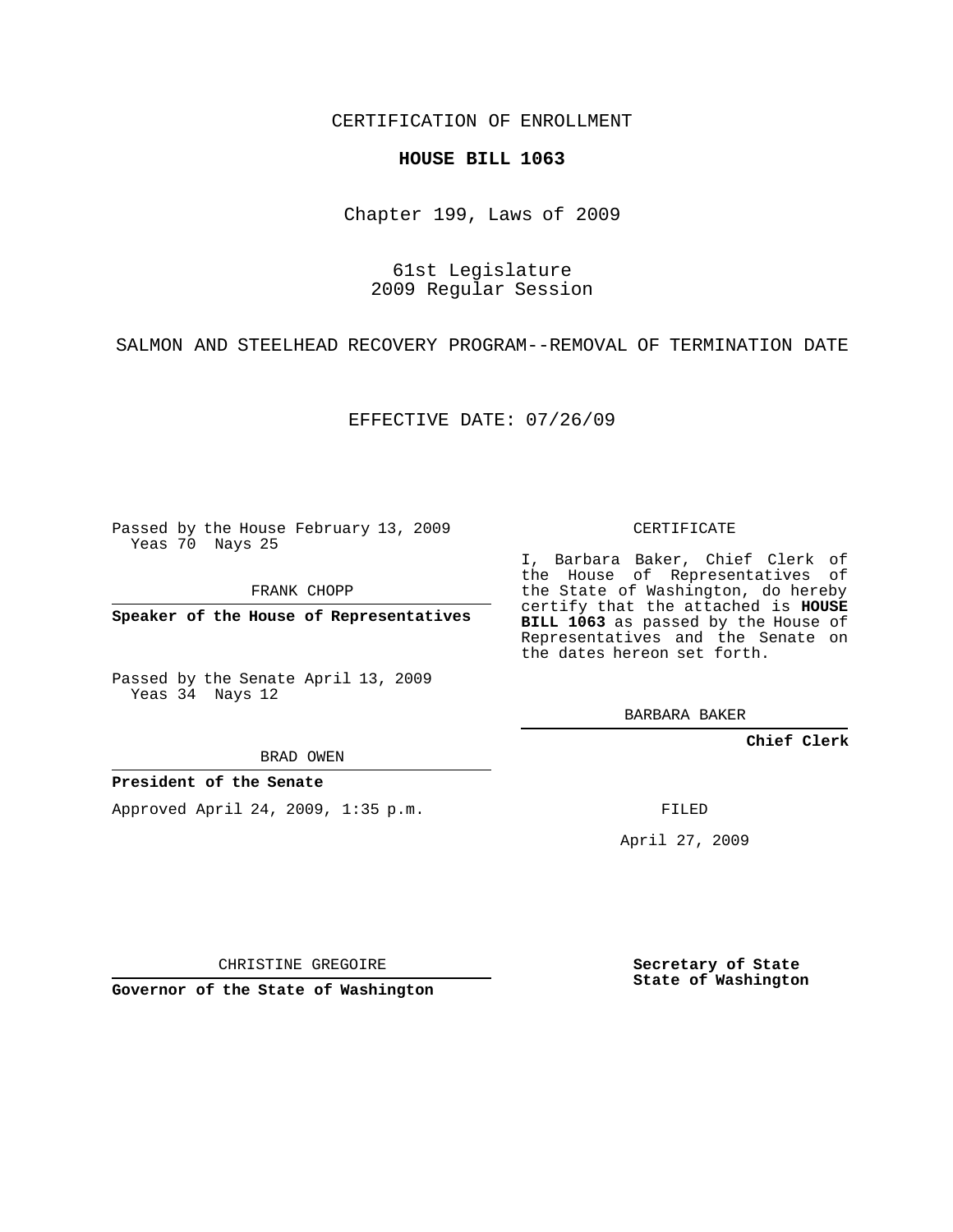## **HOUSE BILL 1063** \_\_\_\_\_\_\_\_\_\_\_\_\_\_\_\_\_\_\_\_\_\_\_\_\_\_\_\_\_\_\_\_\_\_\_\_\_\_\_\_\_\_\_\_\_

\_\_\_\_\_\_\_\_\_\_\_\_\_\_\_\_\_\_\_\_\_\_\_\_\_\_\_\_\_\_\_\_\_\_\_\_\_\_\_\_\_\_\_\_\_

Passed Legislature - 2009 Regular Session

## **State of Washington 61st Legislature 2009 Regular Session**

**By** Representatives Takko, Simpson, and Moeller

Prefiled 01/02/09. Read first time 01/12/09. Referred to Committee on Agriculture & Natural Resources.

 AN ACT Relating to the termination date for a salmon and steelhead recovery program; and amending RCW 77.85.200.

BE IT ENACTED BY THE LEGISLATURE OF THE STATE OF WASHINGTON:

 **Sec. 1.** RCW 77.85.200 and 2005 c 308 s 1 are each amended to read as follows:

 (1) A program for salmon and steelhead recovery is established in Clark, Cowlitz, Lewis, Skamania, and Wahkiakum counties within the habitat areas classified as the lower Columbia evolutionarily significant units by the federal national marine fisheries service. The management board created under subsection (2) of this section is responsible for developing and overseeing the implementation of the habitat portion of the salmon and steelhead recovery plan and is empowered to receive and disburse funds for the salmon and steelhead recovery initiatives. The management board created pursuant to this section shall constitute the lead entity and the committee established under RCW 77.85.050 responsible for fulfilling the requirements and exercising powers under this chapter.

 (2) A management board consisting of fifteen voting members is created within the lower Columbia evolutionarily significant units.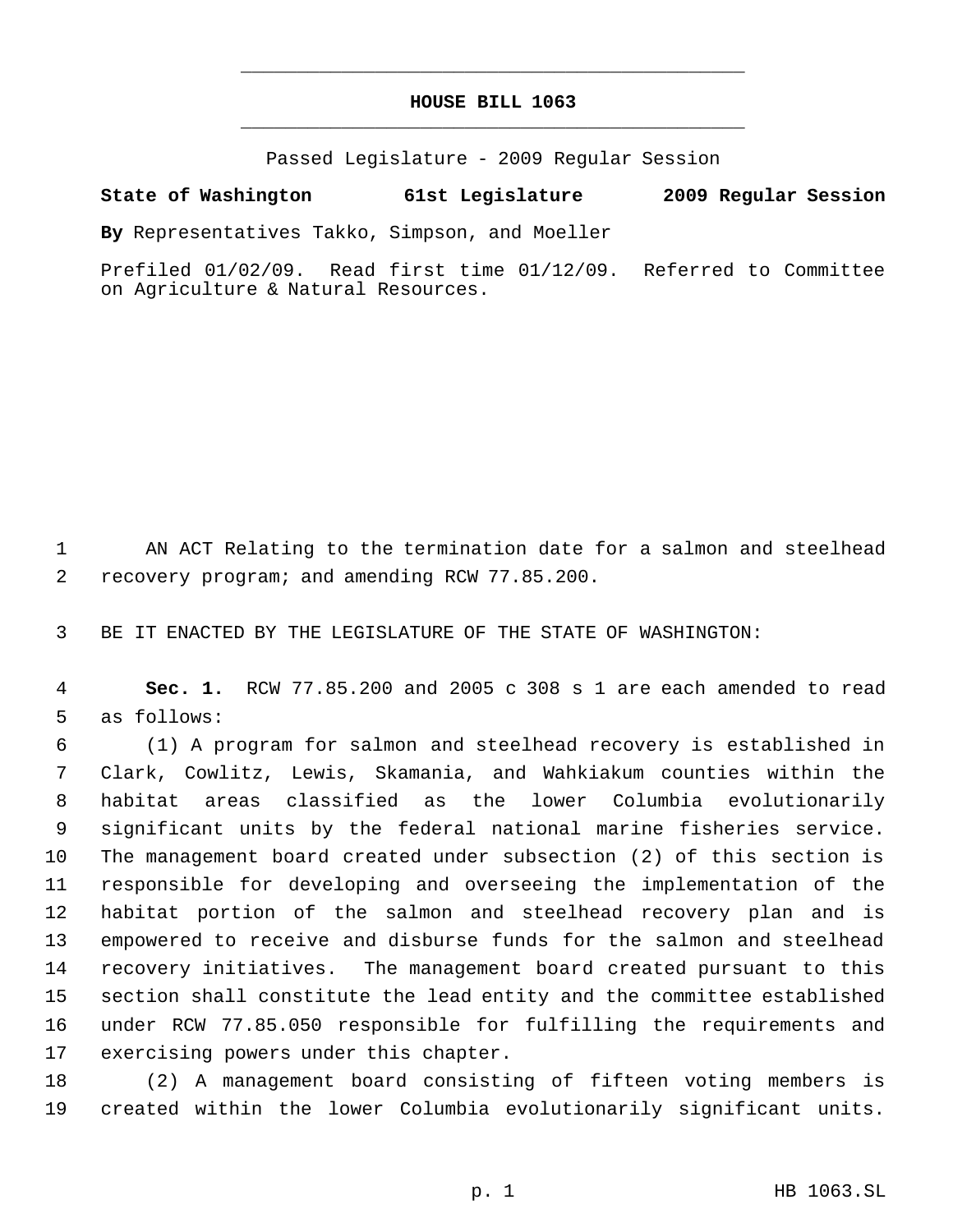The members shall consist of one county commissioner or designee from each of the five participating counties selected by each county legislative authority; one member representing the cities contained within the lower Columbia evolutionarily significant units as a voting member selected by the cities in the lower Columbia evolutionarily significant units; a representative of the Cowlitz Tribe appointed by the tribe; one state legislator elected from one of the legislative districts contained within the lower Columbia evolutionarily significant units selected by that group of state legislators representing the area; five representatives to include at least one member who represents private property interests appointed by the five county commissioners or designees; one hydro utility representative nominated by hydro utilities and appointed by the five county commissioners or designees; and one representative nominated from the environmental community who resides in the lower Columbia evolutionarily significant units appointed by the five county commissioners or designees. The board shall appoint and consult a technical advisory committee, which shall include four representatives of state agencies one each appointed by the directors of the departments of ecology, fish and wildlife, and transportation, and the commissioner of public lands. The board may also appoint additional persons to the technical advisory committee as needed. The chair of the board shall be selected from among the members of the management board by the five county commissioners or designees and the legislator on the board. In making appointments under this subsection, the county commissioners shall consider recommendations of interested parties. Vacancies shall be filled in the same manner as the original appointments were selected. No action may be brought or maintained against any management board member, the management board, or any of its agents, officers, or employees for any noncontractual acts or omissions in carrying out the purposes of this section.

 (3)(a) The management board shall participate in the development of a habitat recovery plan to implement its responsibilities under (b) of this subsection. The management board shall consider local watershed efforts and activities as well as habitat conservation plans in the development and implementation of the recovery plan. Any of the participating counties may continue its own efforts for restoring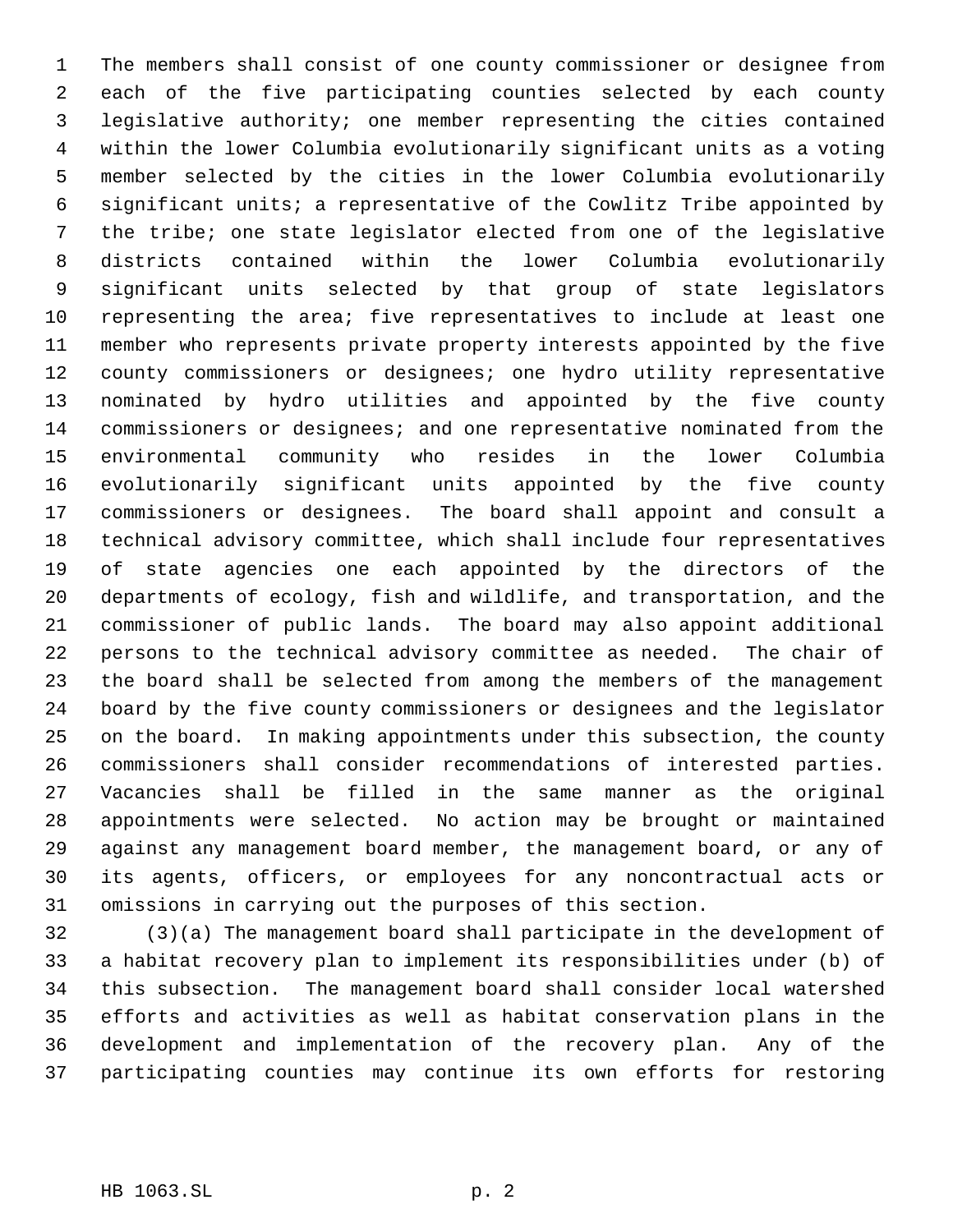steelhead habitat. Nothing in this section limits the authority of units of local government to enter into interlocal agreements under chapter 39.34 RCW or any other provision of law.

 (b) The management board is responsible for the development of a lower Columbia salmon and steelhead habitat recovery plan and for coordinating and monitoring the implementation of the plan. The management board will submit all future plans and amendments to plans to the governor's salmon recovery office for the incorporation of hatchery, harvest, and hydropower components of the statewide salmon recovery strategy for all submissions to the national marine fisheries service. In developing and implementing the habitat recovery plan, the management board will work with appropriate federal and state agencies, tribal governments, local governments, and the public to make sure hatchery, harvest, and hydropower components receive consideration in context with the habitat component. The management board may work in cooperation with the state and the national marine fisheries service to modify the plan, or to address habitat for other aquatic species that may be subsequently listed under the federal endangered species act. The management board may not exercise authority over land or water within the individual counties or otherwise preempt the authority of any units of local government.

 (c) The management board shall prioritize as appropriate and approve projects and programs related to the recovery of lower Columbia river salmon and steelhead runs, including the funding of those projects and programs, and coordinate local government efforts as prescribed in the recovery plan. The management board shall establish criteria for funding projects and programs based upon their likely value in salmon and steelhead recovery. The management board may consider local economic impact among the criteria, but jurisdictional boundaries and factors related to jurisdictional population may not be considered as part of the criteria.

 (d) The management board shall assess the factors for decline along each tributary basin in the lower Columbia. The management board is encouraged to take a stream-by-stream approach in conducting the assessment which utilizes state and local expertise, including volunteer groups, interest groups, and affected units of local government.